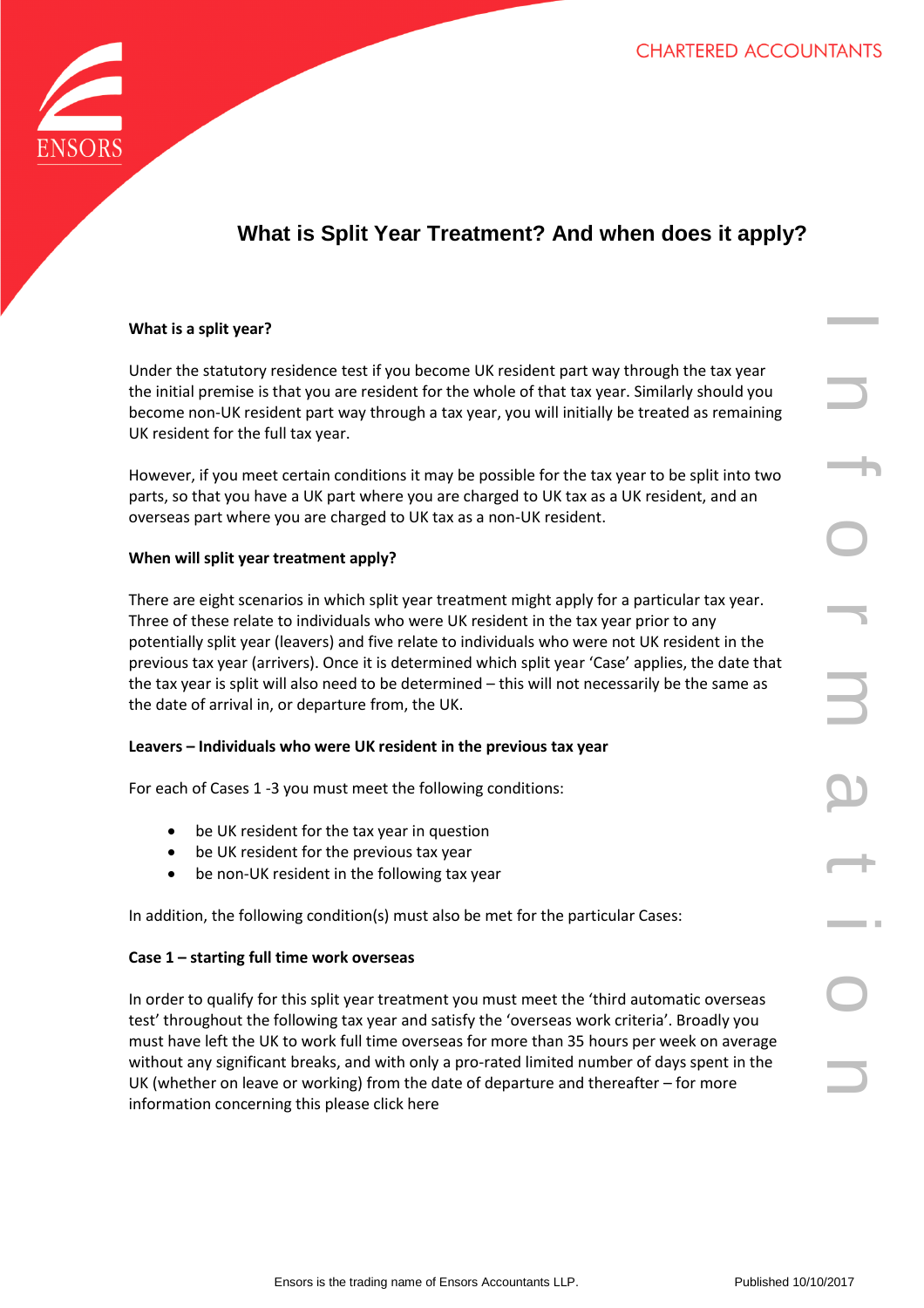# **Case 2 – the partner of someone starting full time work overseas**

If a partner who you were living with in the UK starts full time work overseas and meets the conditions of Case 1, you may qualify for split year treatment if you move overseas to continue living with them. During the overseas part of the tax year you must either have no home in the UK, or if you have homes in both the UK and overseas spend more time in your overseas home than your UK home, and you must spend no more than the 'permitted limit' of days in the UK. The permitted limit of days in the UK is 90 days for the full year and will be pro-rated depending on when in the tax year you leave the UK.

# **Case 3 – ceasing to have a home in the UK**

If you leave the UK to live abroad having had a UK home at the start of the tax year and then cease to have any home in the UK for rest of that tax year, you may qualify for split year treatment. From the point that you cease to have a UK home you must spend fewer than 16 days in the UK and become resident for tax purposes in another country within six months; or be present in another country at the end of each day for six months; or have your only home in that country within six months.

# **Arrivers – Individuals who were not UK resident in the previous tax year**

For each of Cases  $4 - 8$  you must meet the following conditions:

- be UK resident in the tax year in question
- be non-UK resident for the previous tax year

In addition, the following condition(s) must also be met for the particular Cases:

# **Case 4 – starting to have a home in the UK only**

You may qualify for split year treatment in the tax year in which you start to have your only home in the UK, provided you did not have sufficient UK ties to make you UK resident for the part of the tax year before the day you on which you meet the only home test.

# **Case 5 – starting full time work in the UK**

If you come to the UK part way through a tax year to commence full time work in the UK you may qualify for split year treatment, provided you meet the 'third automatic UK test' for the tax year in question (broadly working in the UK for at least a year for more than 35 hours per week on average without any significant breaks) and did not have sufficient UK ties to make you UK resident for the part of the tax year before you met this test.

# **Case 6 – ceasing full time work overseas**

ave a nome in the UK<br>
live advanta having had a UK home at the start of the tax year and then<br>
live advanta having read to have a UK home you must qualify for split year<br>
nonit that you cases to have a UK home you must spe If you return to the UK after a qualifying period of full time work overseas, split year treatment may apply, provided you were UK resident in one or more of the four tax years immediately preceding the previous non-resident year. You must also remain UK resident throughout the following tax year, and have satisfied the 'overseas work criteria' during the part of the tax year prior to cessation of overseas work, including spending a pro-rated limited number of days in the UK in this period.